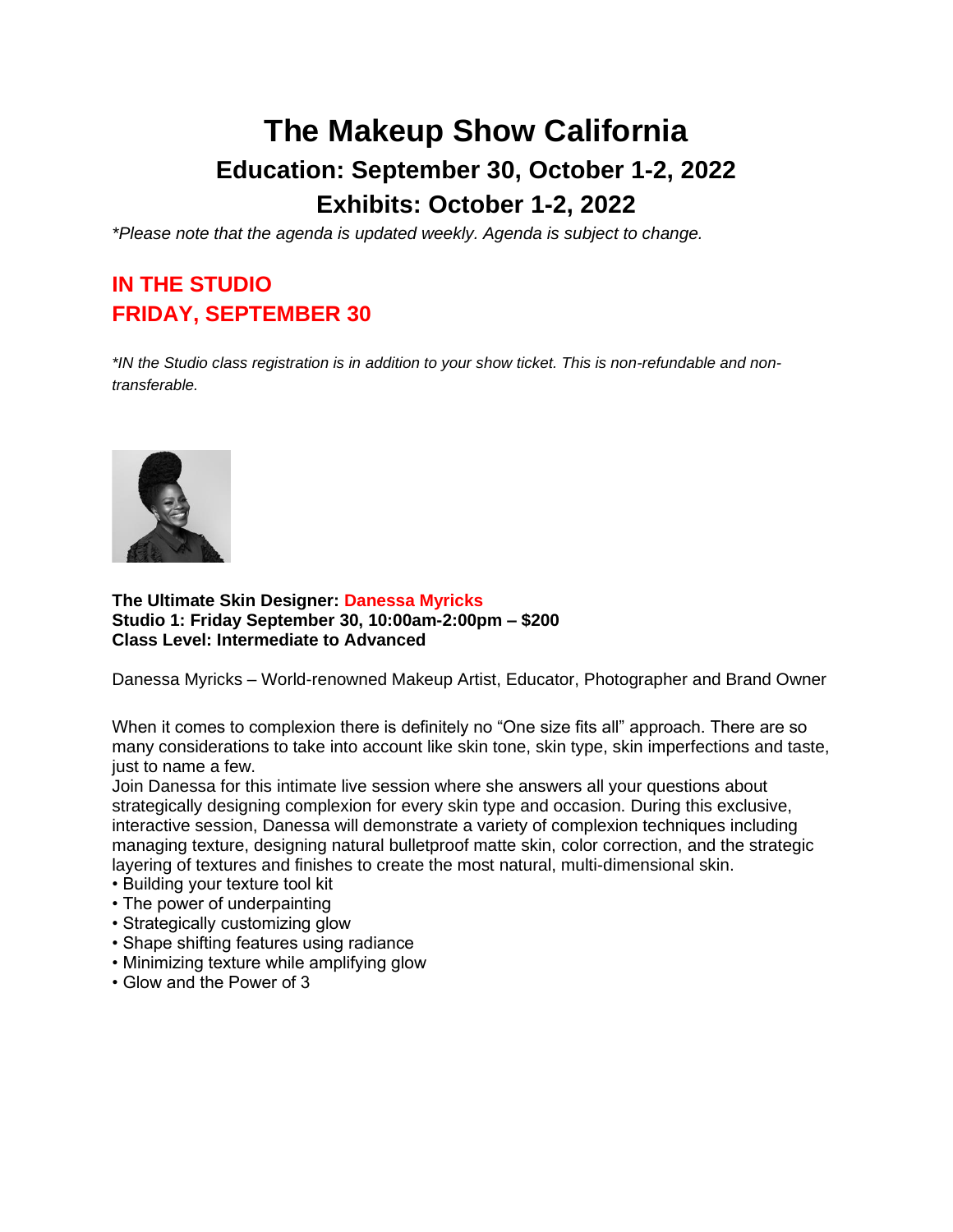

#### **The Creative Makeup Bootcamp: Lijha Stewart & Yvonne MacInnis Studio 2: Friday September 30, 10:00am-2:00pm – \$200 Class Level: Beginner to Advanced**

The Creative Makeup Bootcamp is designed for the working makeup artist at every level — from new MUAs to Seasoned Professionals.

This Intensive Workshop featuring the most sought-after skills and knowledge will cover everything from Advanced Color Theory + Creative Design, Developing your signature Style to Building your Dream Kit and Mobilizing your career. This full day workshop offers hands-on practice of the creative design process including one-on-one mentoring and in the moment supportive coaching and feedback.

You will learn:

– To approach the creative design aspect of your makeup artistry with fresh eyes and new inspiration.

– To create designs that incorporate art theory and support good decision making when applying for every look.

– To feel empowered to take creative risks in your career that will help you develop your personal style further.

– Master tricks and techniques to elevate your makeup applications in every area of the industry from Bridal to Events, from Fashion to Editorial and Beyond.



**Working in TV and Film: [Melanie Mills](https://www.themakeupshow.com/speakers/melanie-mills/) Studio 1: Friday September 30, 2:30pm-5:30pm – \$140 Class Level: Early Stage to Advanced**

Working in television and film is an exciting and rewarding opportunity in the makeup industry. With more production work than ever and more union positions available, it is important to understand the who, what, where, when, and why? At times, it can be overwhelming when it comes to landing the position, building the right skill set and succeeding as an artist in design.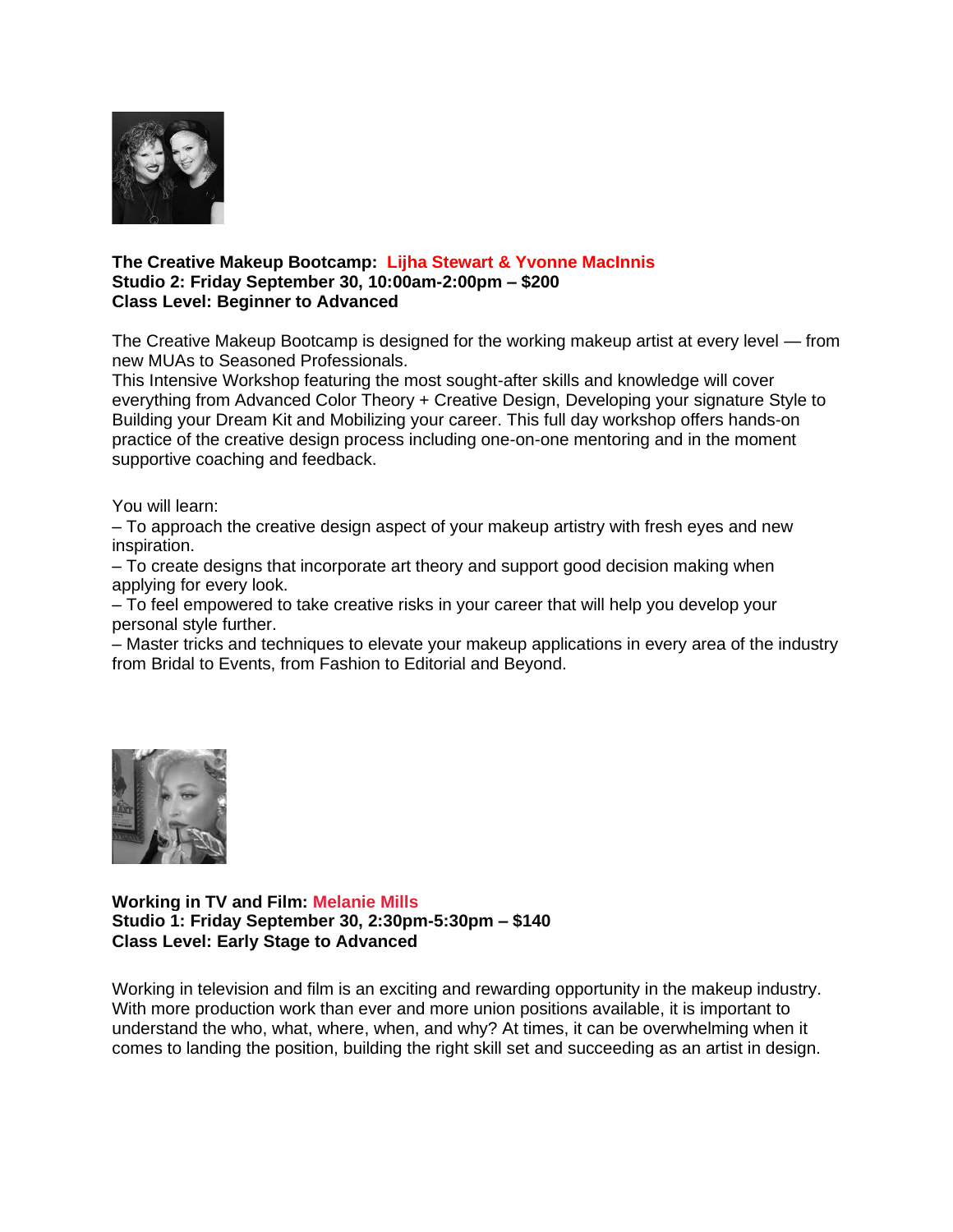In this hands-on workshop multiple Emmy Award winner and Makeup Guild award recipient Melanie Mills, demonstrates a step-by-step process to understand the needs of today's clients and cameras.

## **MAIN STAGE PRESENTATIONS SATURDAY, OCTOBER 1**

*\*Main stage presentations are included in your show ticket.*



#### **Making Up: [James Molloy](https://www.themakeupshow.com/speakers/james-molloy/) Saturday October 1, 10:30am -12pm**

As one of the most talked about makeup artist in our industry in the last few years, James Molloy continues to redefine modern beauty. With an impressive resume that includes celebrities, international fashion and beauty and developing a brand that every artist wants, James Molloy has made a name for himself as an artist, entrepreneur and educator. His company MYKITCO continues to change the way we look at tools.

In his first time at The Makeup Show, James will share his inspiring story and show you how he creates his unforgettable looks. He will offer insight on choosing the right tool, take you through his process and talk about building your name in a competitive industry. Whether your work is in bridal, television or editorial, this is a presentation not to be missed.



#### **Artist Redefined: [James Vincent](https://www.themakeupshow.com/speakers/james-vincent/) & [Jon Hennessey](https://www.themakeupshow.com/speakers/jon-hennessey/) Saturday October 1, 12:30pm-2pm**

The cultural shift that has taken place over the last few years has made a major impact on the beauty industry. As artists we have an incredible opportunity to take a fresh look at our existing landscape and explore all of the possibilities available to us. In this session we will revisit the title of "Makeup Artist", and examine some new ways for artists to build their businesses and brands. We will refine where we delegate our energy, strategically targeting specific tools/skills to practice, update, etc. We will help you better understand the difference between being an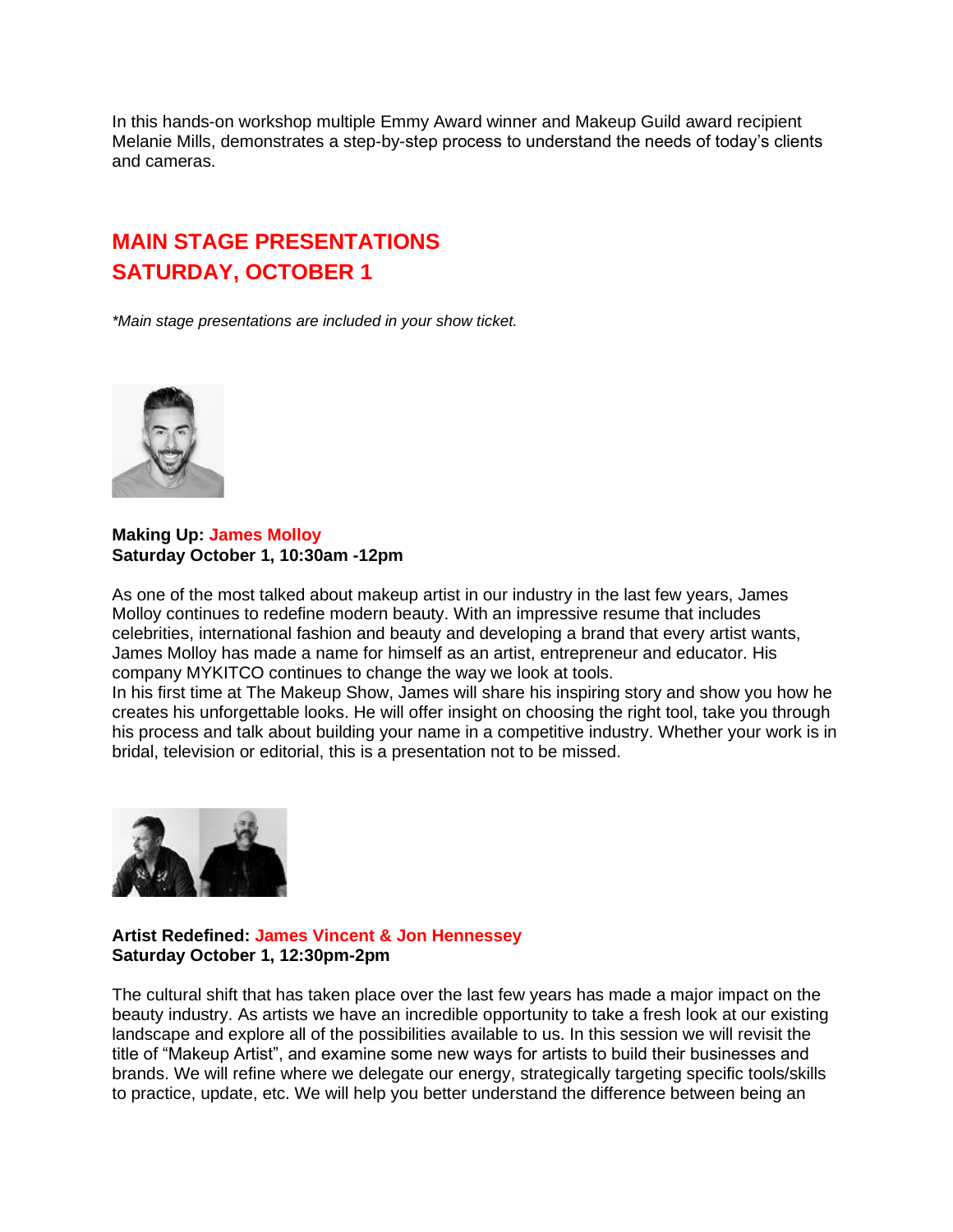artist that is Acceptable vs. Unique vs. Exceptional. In this panel we will examine and explore these three levels of being through the lenses of Artistry, Marketing, Portfolio and more. Don't miss the chance to learn from the experts and see the unlimited potential this industry allows.

### **IN THE STUDIO SATURDAY, OCTOBER 1**

*\*IN the Studio class registration is in addition to your show ticket. This is non-refundable and nontransferable.*



#### **Flawless Beauty: Yvonne MacInnis Studio 1: Saturday October 1, 9:30am-12:30pm – \$140 Class Level: Early Stage to Advanced**

Today client expectations are higher than ever and modern cameras are increasingly unforgiving with new modern technology. In this competitive industry, it is essential that you create makeup that is not only impactful but it must be perfect in every aspect of your application. In this class, you will learn to create and apply precise and perfected makeup, while developing an understanding of the fundamentals of each area of the face for every application. You will learn:

– Explore questions and answers that will lead you to precise and perfect applications

– Build a better understanding of how every choice and administration of color affects the end result

– Master the precision, placement and application that allows you to become a better artist

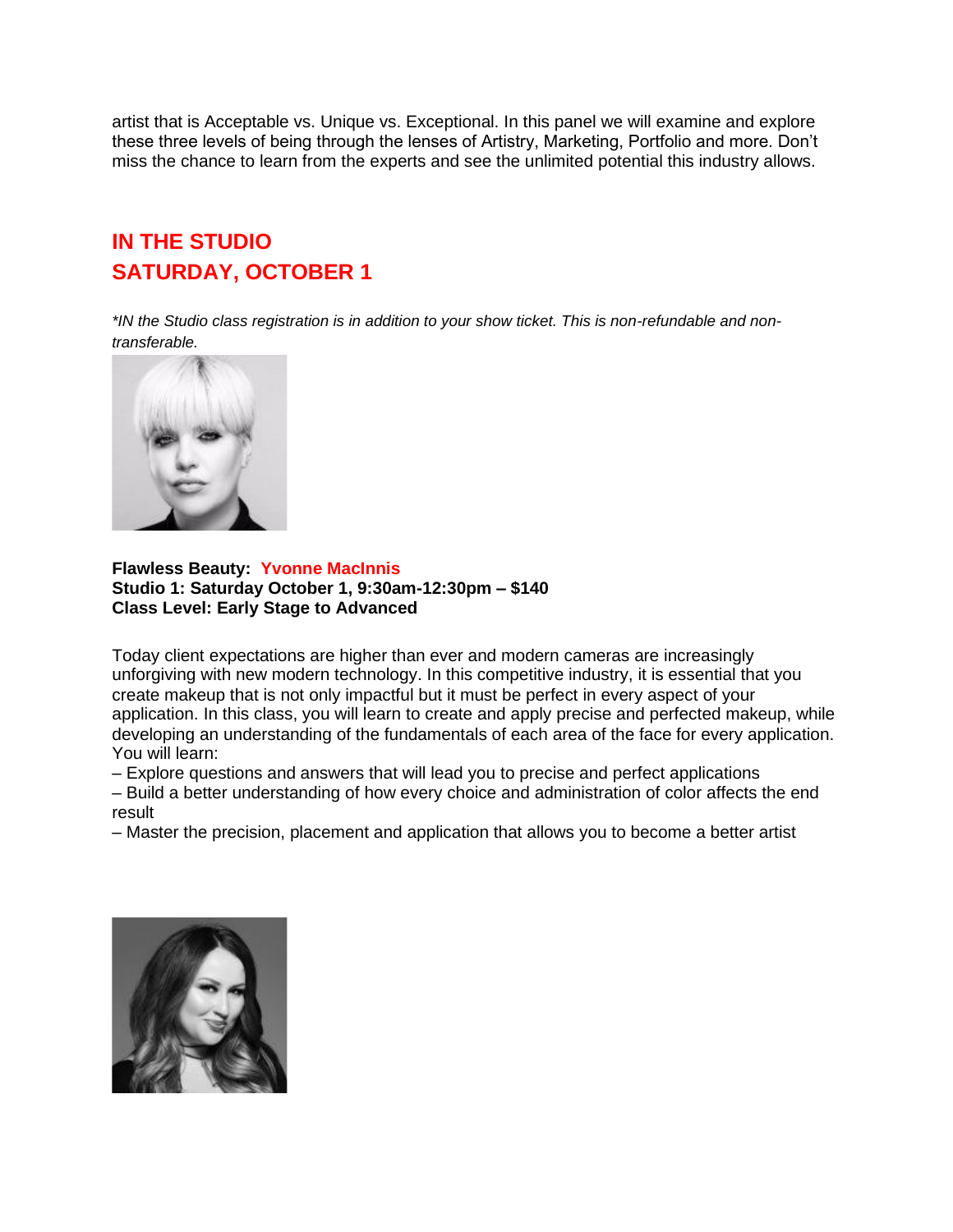#### **Color for Correction & Creation: [Lijha Stewart](https://www.themakeupshow.com/speakers/lijha-stewart/) Studio 1: Saturday October 1, 1:30pm-4:30pm – \$140 Class Level: Beginner**

Theory allows us to understand how colors react to each other and how our eyes see that reaction. This reaction is the basis of all makeup design. Color theory applied in beauty makeup lets us enhance certain features like eye color, make educated choices to correct discoloration in the skin tone or skin imperfections. Major issues like under eye darkness or distraction and helps create a unique and an impactful end result.

- You will learn:
- Learn how to make your own foundations
- Customize colors to design the best looks for your client
- Develop your eye to see how color theory applies to all aspects of your work

### **MOMENTUM SESSION SCHEDULE SATURDAY, OCTOBER 1**

\*Please note**,** *this is not a hands-on class, but a demo will be provided and attendees will observe and participate in all sessions. Momentum Sessions are in addition to your show ticket. You will have the option to register for a session when you purchase your show ticket.*



#### **Marketing Me: Strategies for Success in the Freelance Career: [Lijha Stewart](https://www.themakeupshow.com/speakers/lijha-stewart/) Studio 2: Saturday October 1, 9:30am-10:30am – \$40**

Having an understanding of how marketing works and what it can do for your career is even more crucial when you have your own business. In this session, we will explore the smartest ways you can use social media to set a plan into place, wow potential employers, prospective clients and possible agents to put your career in better motion.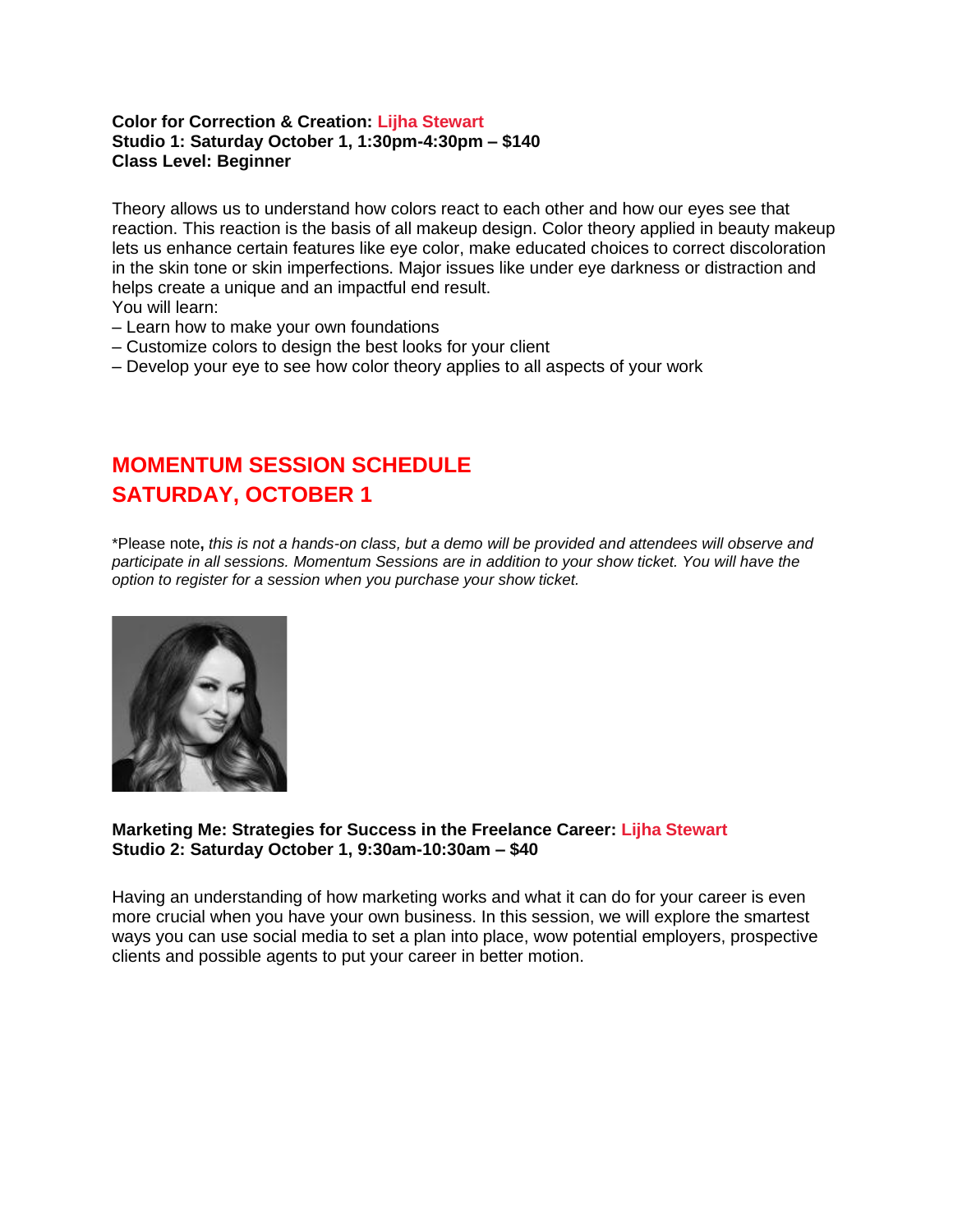

#### **Engaging Bridal: [Aga Rhodes](https://www.themakeupshow.com/speakers/aga-rhodes/)  Studio 2: Saturday October 1, 10:45am-11:45am – \$40**

Bridal makeup artists must be the best in the business. Both the intensity of the situation and the dynamically durable requirements of the application make it the toughest makeup you can do. See what products meet the bridal challenge, learn how to build a better bridal business, and learn to create the perfect bride every time.



#### **The Art of Assisting: [Lijha Stewart](https://www.themakeupshow.com/speakers/lijha-stewart/) Studio 2: Saturday October 1, 12:00pm-1:00pm – \$40**

Thanks to our obsession with social media, the demand for perfect skin is at an all-time high. Skincare for the Working Makeup Artist is a career essential. This session is your guide to elevating your makeup artistry and increasing your value through skincare education, tips, techniques and products. Go beyond makeup artistry by adding this invaluable skill set to your kit. The "must-attend" class will equip you with information and expertise that will amplify your artistry and establish a point of difference between you and your competition. Skincare education and makeup application go hand-in-hand. This session will transform your artistry.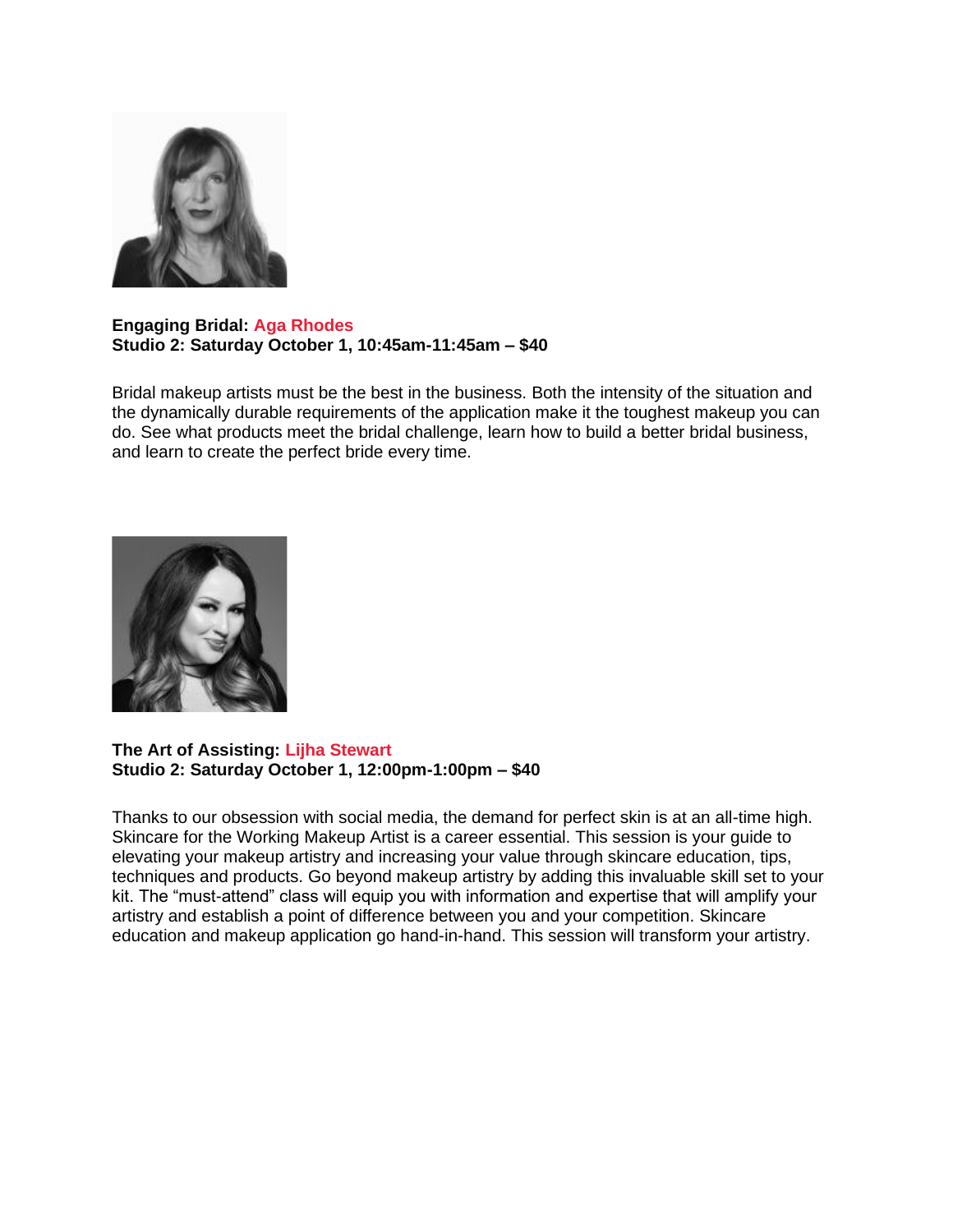

### **"Glam-ma" Makeup for Mature Clients: Yvonne [MacInnis](https://www.themakeupshow.com/speakers/yvonne-macinnis/) Studio 2: Saturday October 1, 1:15pm-2:15pm – \$40**

Learn beautifying tips and tricks for clients 50+. Because everyone deserves to feel beautiful! In this class you'll learn how to enhance skin, eyes, and lips for clients at any age. Leave feeling confident knowing you can make any client in your chair feel absolutely beautiful.



#### **New Standards in Hygiene and Sanitation for Makeup Application: [James Vincent](https://www.themakeupshow.com/speakers/james-vincent/) Studio 2: Saturday October 1, 2:30pm-3:30pm – \$40**

In today's current climate, proper hygiene and sanitation protocols and practices are more crucial than ever. In an industry with so many products and options for disinfection and sanitation of your kit, as well as conflicting information on kit set-up and client interaction, it can feel confusing and overwhelming. In this session James will touch on which products can help you in becoming a more sanitary and hygienic artist. How to maintain the cleanest, safest work environment and experience for your clients and the latest rules for on-set protocols and product sanitation and disinfection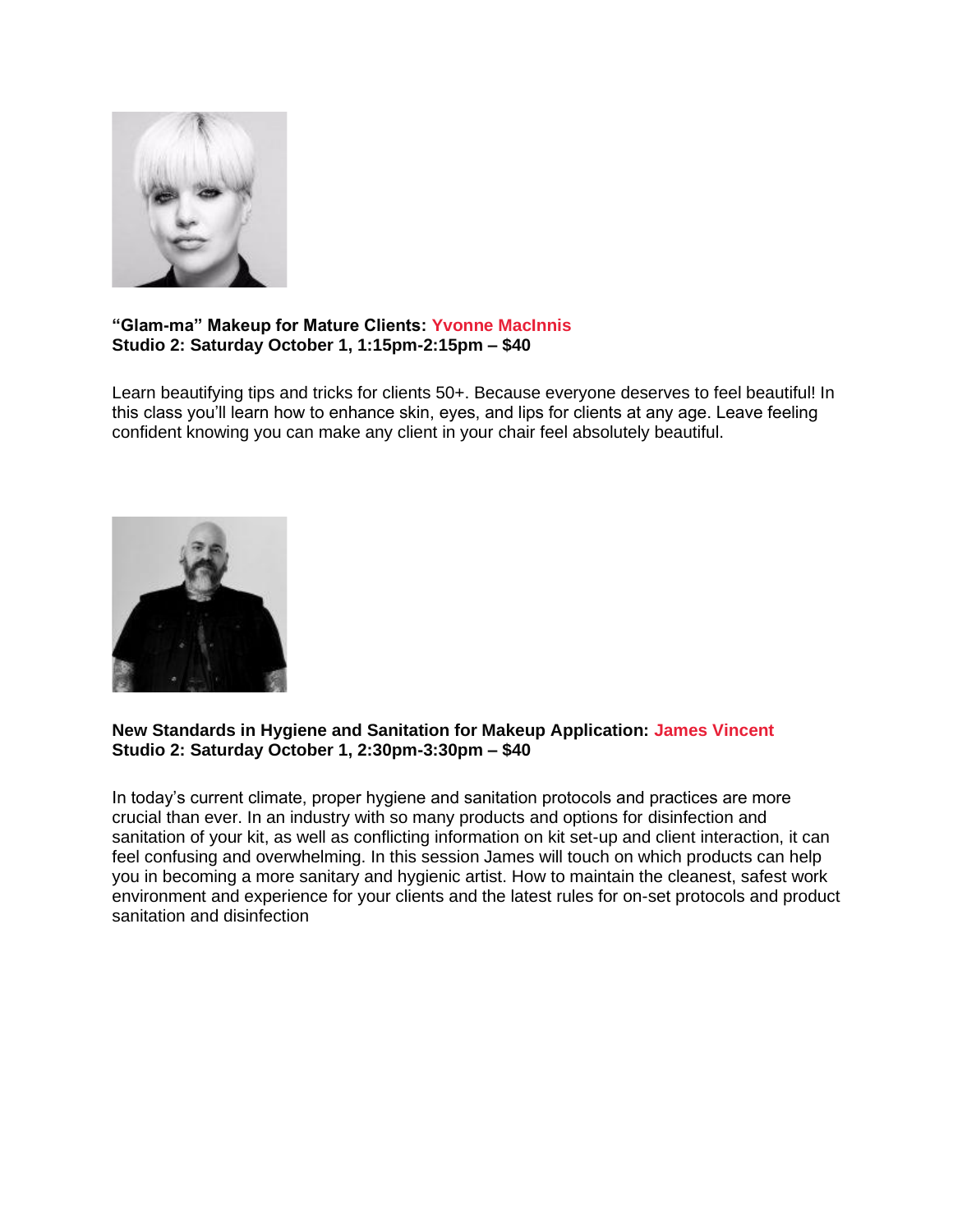

**Social Strategy – Influence in Action: [Danessa Myricks](https://www.themakeupshow.com/speakers/danessa-myricks/) Studio 2: Saturday October 1, 3:45pm-4:45pm – \$60**

Understanding social media and marketing from an activation standpoint is essential for success. In this momentum, you learn to separate the fact from fiction and develop your own individual strategy.

# **MAIN STAGE PRESENTATIONS SUNDAY, OCTOBER 2**

*\*Main stage presentations are included in your show ticket.*



**The Business of Beauty – Working with Makeup Brands: [Danessa Myricks](https://www.themakeupshow.com/speakers/danessa-myricks/) & [Lijha](https://www.themakeupshow.com/speakers/lijha-stewart/)  [Stewart](https://www.themakeupshow.com/speakers/lijha-stewart/) – Sunday October 2, 10:30am-12pm**

The definition of "Makeup Artist" is constantly evolving. It is a title that no longer means simply someone who applies makeup. We now see ourselves in an industry that allows the possibility of using our knowledge and skills in immeasurable ways to make a living. One of the most rewarding and lucrative areas available in the modern makeup industry is working with a brand. In this first time Makeup Show session, Danessa Myricks and Lijha Stewart bring forward their combined experience with iconic brands including Becca, Benefit, It Cosmetics, MAKE UP FOR EVER, and Morphe, as well as Danessa Myricks Beauty to offer insight into this exciting makeup arena. In this session you will learn how to land, and work with makeup brands. Understanding the who's who of production, navigating working on video & still sets, multitasking, and camera retouching. Do not miss the chance to learn from these two and develop an entirely new pillar of your makeup career.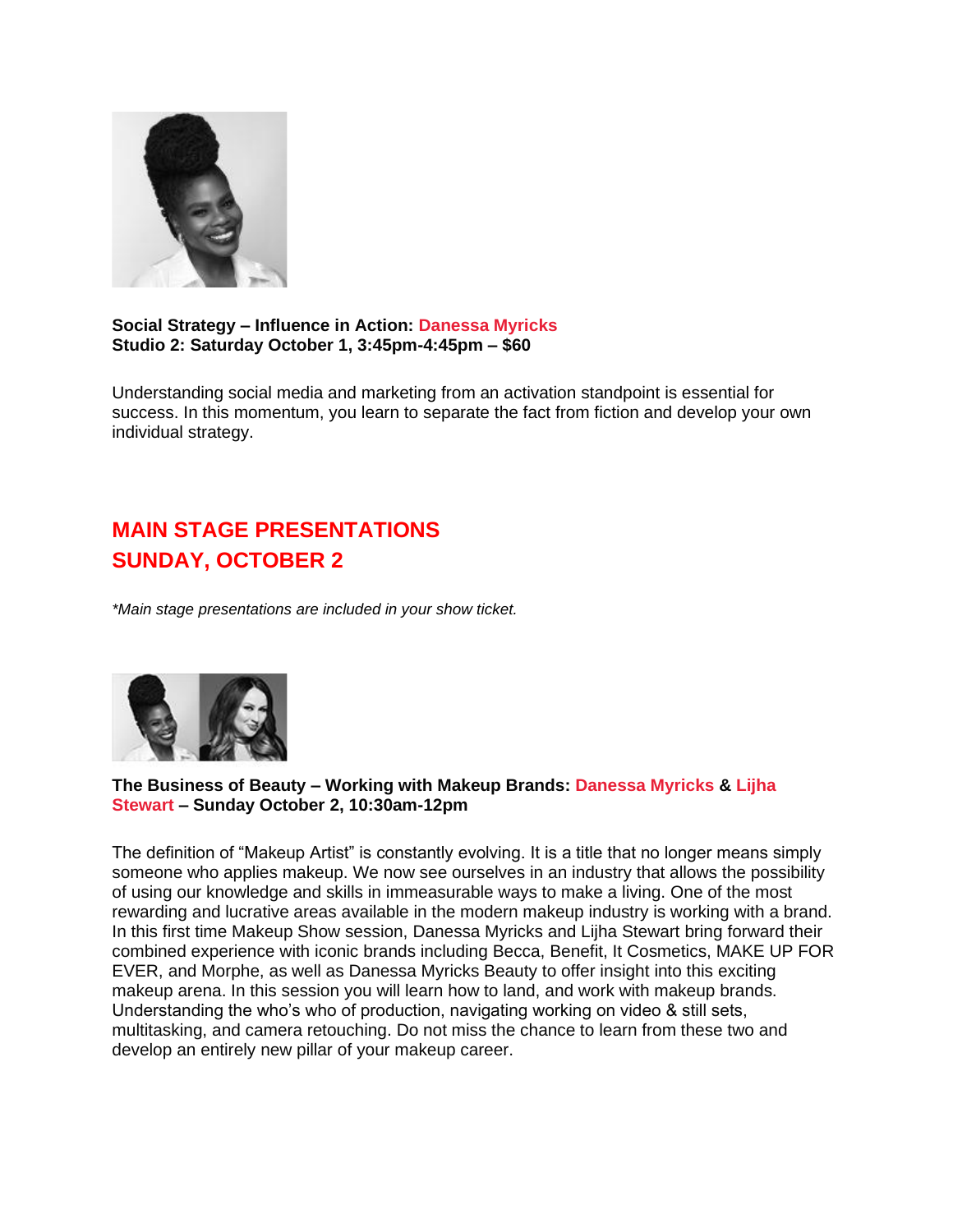

### **Making Up With: [Ernesto Casillas](https://www.themakeupshow.com/speakers/ernesto-casillas/) – Sunday October 2, 12:30pm-2pm**

As a Los Angeles based makeup artist who began his career as a photographer, Ernesto has an understanding well beyond the basics. With a Studio Art degree from CSU Long Beach, his eye for color theory and lighting and knowledge of the elements of art allow him unlimited possibility in his makeup design and application. His time working as a photographer and assisting other makeup artists has made him aware of the lack of options for women of color in makeup, which drove him to work to expand the standards of beauty to commit to help all women feel beautiful and included.

His work on clients including Doja Cat, Queen Latifah, Mel B, Ashanti, Tiffany Haddish and Jadyn Douglas have helped him become an artist who inspires the industry. In his first session at The Makeup Show Ernesto will share tips and show us the techniques he is known for. Don't miss out on an opportunity to learn from a true artist.

## **IN THE STUDIO SUNDAY, OCTOBER 2**

*\*IN the Studio class registration is in addition to your show ticket. This is non-refundable and nontransferable.*

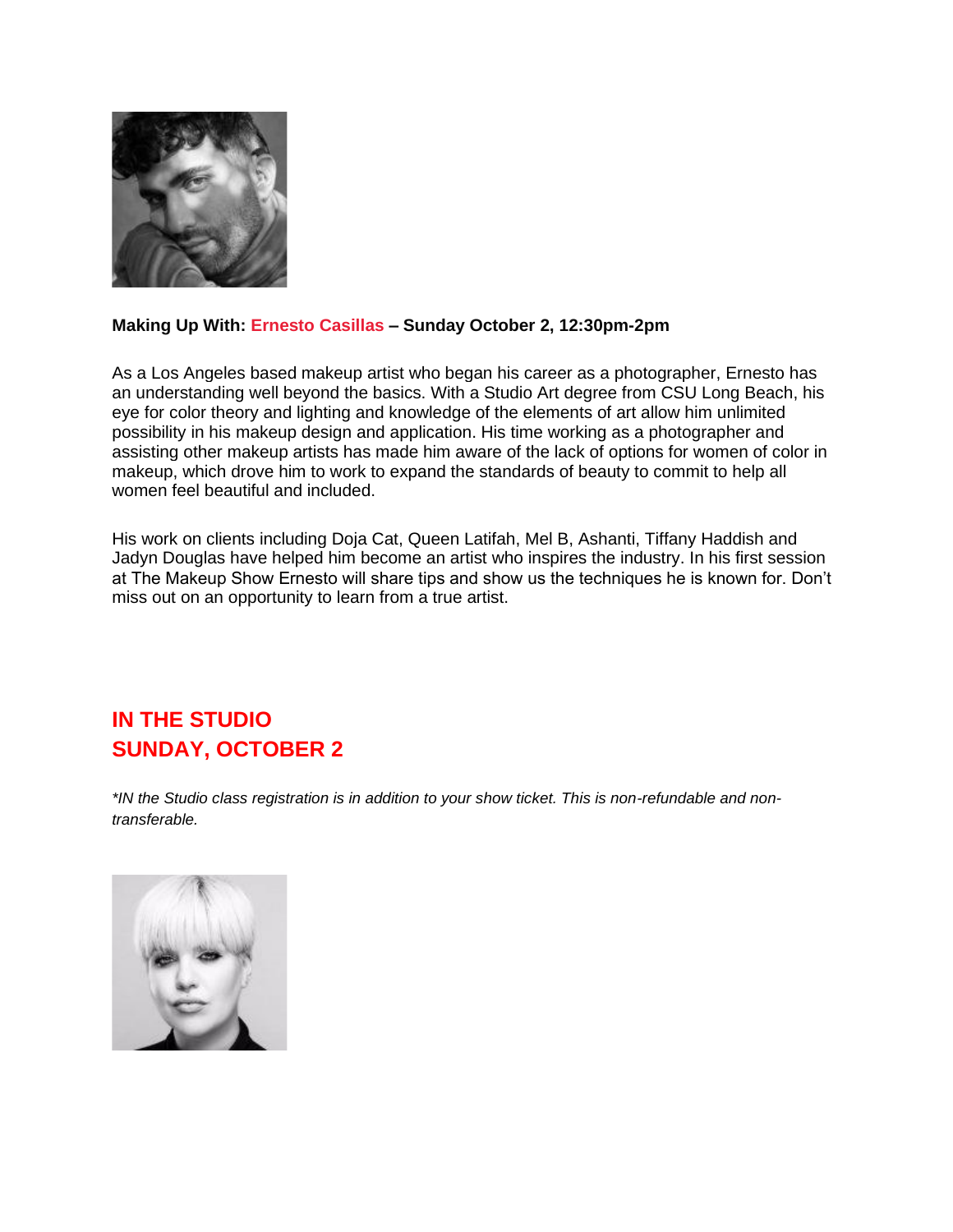### **Glam + Go: Techniques for the business of glamour: [Yvonne MacInnis](https://www.themakeupshow.com/speakers/yvonne-macinnis/) Studio 1: Sunday October 2, 9:30am-12:30pm – \$140**

Class Level: Beginner to Intermediate

Learn how to add a special touch and longevity to event, glam, celebrity and red carpet applications.

Whether your work is with celebrities for award ceremonies or real women, red carpet beauty will help you better understand and execute special event makeup. Watch and learn the secrets to making your makeup long lasting and ensuring it will be flawless in photographs, video and in person and practice the techniques and tricks the biggest artists in the business use to develop their signature looks



**In the Details: [James Molloy](https://www.themakeupshow.com/speakers/james-molloy/) – Master Class Studio 2: Sunday October 2, 9:30am-1:00pm – \$190**

**James Molloy** – Global Rimmel Ambassador, MYKITCO. Co-founder and World-renowned makeup Artist and Educator

**Think Tank** – our advanced education sessions combine seminar style learning, hands-on workshop experience and question & answer in an intimate environment with a master artist. Global Rimmel Ambassador, MYKITCO. co-founder and world-renowned Makeup Artist and Educator, James Molloy is an artist with an unmatched understanding the importance of developing and detailing your work to make it impactful. This Think Tank Advanced Master Class with James will bring you through the design, decision making and makeup application that will help you stand out. He will also demonstrate and lead you through a hands-on workshop where you will learn to look at the fine details of a finished look that allow you to perfect your makeup for each client.

You will learn:

– The process and questions for a better application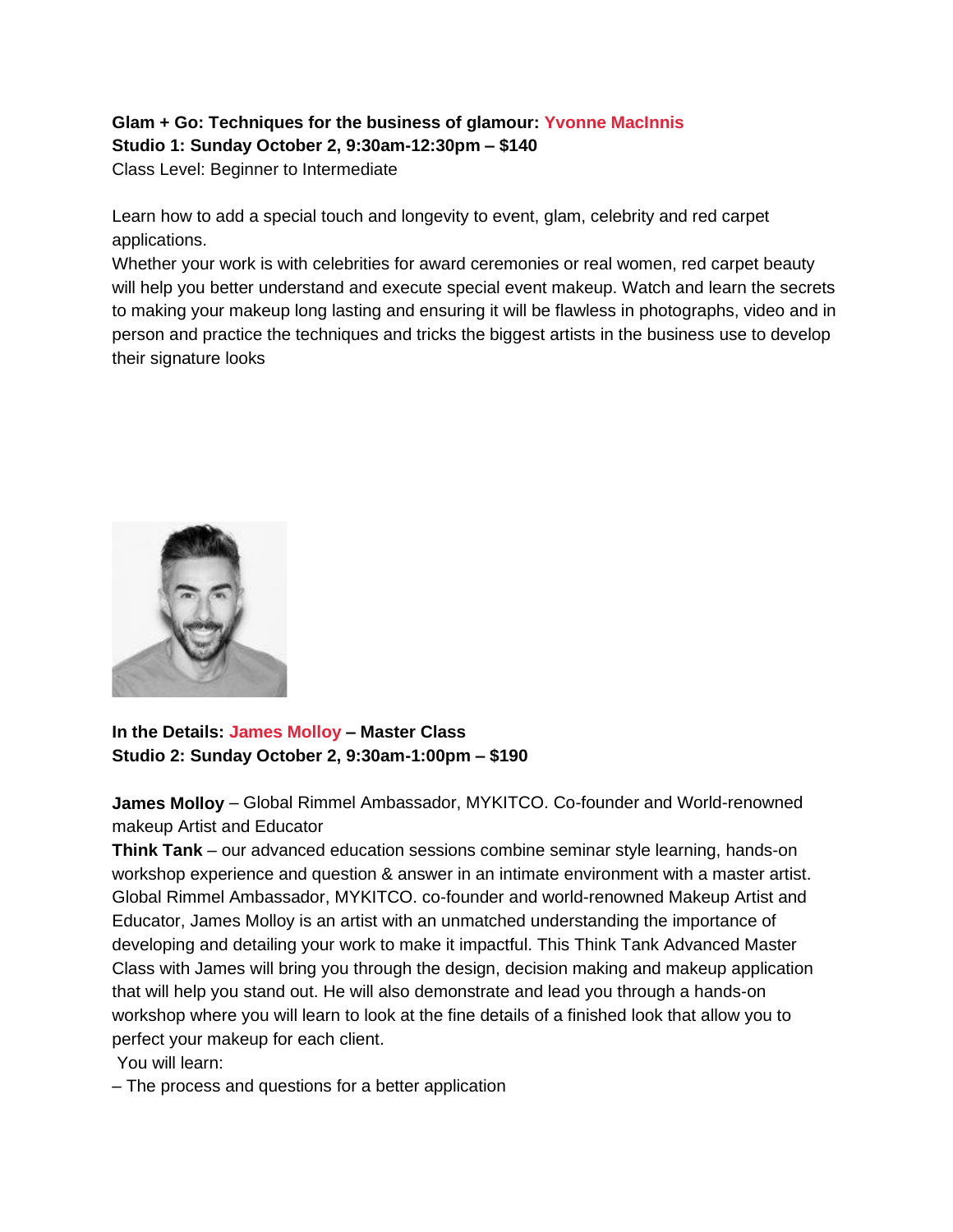– The tools and technique for applying and finishing

– A deeper understanding for creating makeup that helps you stand out and make impact



### **Fundamentals of Complexion & Contour: [Lijha Stewart](https://www.themakeupshow.com/speakers/lijha-stewart/) Studio 1: Sunday October 2, 1:15pm-4:15pm – \$140** Class Level: Beginner

In this intensive class, we will look at one of the most important aspects of any application, achieving the perfect foundation. We will explore how product can be manipulated by an artist to achieve any desired coverage & texture and the importance of color theory, color matching, correction and coverage in creating flawless foundation.

You will learn:

– Discern the decision making process and the why & when in choosing liquid, crème or powder formulations

- Master color matching for multiple clients
- Learn to color correct, conceal, contour and shape and structure for any face



**The Basics & Business of Bridal: [Aga Rhodes](https://www.themakeupshow.com/speakers/aga-rhodes/) Studio 2: Sunday October 2, 1:30pm-4:30pm – \$140** Class Level: Beginner